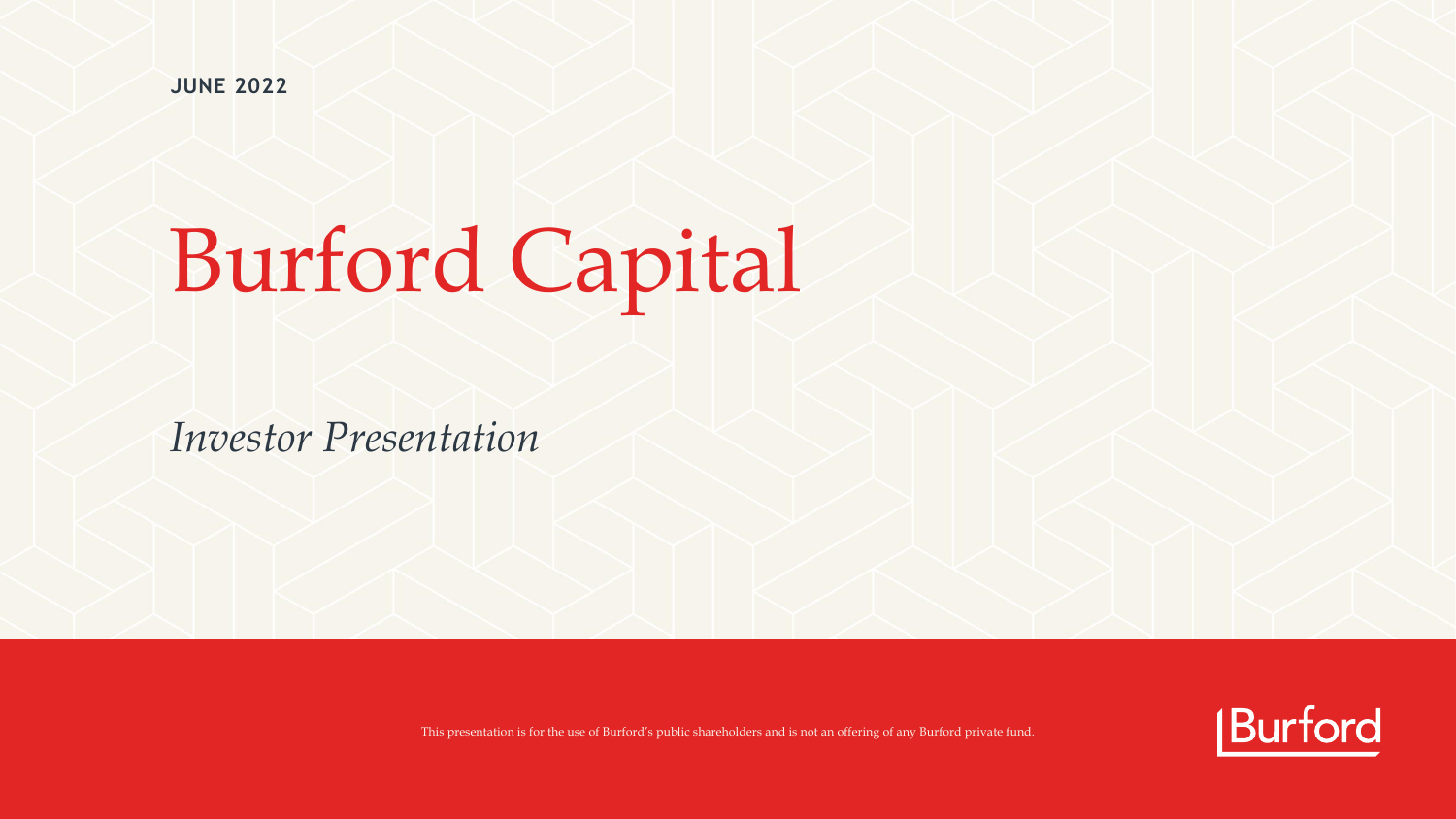## *Notice & disclaimer*

This presentation (this "Presentation") provides certain information to facilitate review and understanding of the business, operations and results of Burford Capital Limited and its subsidiaries (the "Company" or "we", "o description of the Company's business, operations or results. The information contained in this Presentation is provided as at the dates indicated in this Presentation and is subject to change without notice.

Forward-looking statements. In addition to statements of historical fact, this Presentation contains "forward-looking statements" within the meaning of Section 21E of the US Securities and Exchange Act of 1934, as amended. include assumptions, expectations, projections, intentions and beliefs about future events in a number of places, particularly in relation to the Company's operations, cash flows, financial position, plans, strategies, bus , "and the markets in which it operates. These statements are intended as "forward-looking statements". In some cases, predictive, future-tense or forward-looking words such as "aim", "anticipate", "believe", "continue", " "may", "plan", "potential", "predict", "projected", "should" or "will" or the negative of such terms or other comparable terminology are intended to identify forward-looking statements, but are not the exclusive means of i representatives may from time to time make other oral or written statements which are forward-looking statements, including in the Company's periodic reports that the Company files with, or furnishes to, the US Securities sent to the Company's security holders and other written materials. By their nature, forward-looking statements involve known and unknown risks, uncertainties and other factors because they relate to events and depend on c The Company cautions you that forward-looking statements are not guarantees of future performance and are based on numerous assumptions, expectations, projections, intentions and beliefs and that the Company's actual resul liquidity, and the development of the industry in which the Company operates, may differ materially from (and be more negative than) those made in, or suggested by, the forward-looking statements contained in this Presenta operations, including its financial position and liquidity, and the development of the industry in which the Company operates, are consistent with the forward-looking statements contained in this Presentation, those result results of operations or developments in subsequent periods. Factors that might cause future results of operations or developments to differ include, among others, the following: (i) adverse litigation outcomes and timing respect of the fair value of the Company's capital provision assets; (iii) the Company's ability to identify and select suitable legal finance assets and enter into contracts with new and existing clients; (iv) changes and industry, including those relating to privileged information; (v) improper use or disclosure of privileged information under the Company's control due to cybersecurity breaches, unauthorized use or theft; (vi) inadequacies developments; (vii) credit risk and concentration risk relating to the Company's legal finance assets; (viii) competitive factors and demand for the Company's services and capital; (ix) negative publicity or public percept future economic, political and market forces, including uncertainty surrounding the effects of the Covid-19 pandemic; (xi) potential liability from future litigation; (xii) the Company's ability to retain key employees; (x and the Company's ability to raise capital to meet its liquidity needs; and (xiv) the other factors discussed under the heading "Risk factors" in the Company's Annual Report on Form 20-F for the year ended December 31, 202 from time to time, and it is not possible for the Company to predict all of these factors. Further, the Company cannot assess the impact of each such factor on the Company's business or the extent to which any factor, or c different from those contained in any forward-looking statement. Except as required by applicable law, the Company undertakes no obligation to update or revise any forward-looking statements contained in this Presentation, otherwise.

In addition to forward-looking statements, this Presentation includes certain data based on calculations derived from the Company's internal modeling of individual matters and its portfolio as a whole. This data is not a f future performance. The inherent volatility and unpredictability of legal finance assets precludes forecasting and limits the predictive nature of the Company's internal modeling. Further, the inherent nature of probabilis results, and such differences could be material. The data based on calculations derived from the Company's internal modeling contained in this Presentation is for informational purposes only. No statement in this Presentat guide to future performance.

Basis of presentation; non-GAAP financial measures; alternative performance measures; definitions. The Company reports its financial results included in this Presentation in accordance with the generally accepted accountin requires the Company to present financial statements that consolidate some of the limited partner interests in funds the Company manages as well as assets held on the Company's balance sheet where it has a partner or minor Company uses various measures, including Burford-only and Group-wide financial measures, which are calculated and presented using methodologies other than in accordance with US GAAP, to supplement analysis and discussion o Presentation also contains certain unaudited alternative performance measures ("APMs"). The presentation of the APMs is for informational purposes only and does not purport to present what the Company's actual financial po does it project its financial position at any future date or its results of operations for any future period. The presentation of the APMs is based on information available at the date of this Presentation and certain assu

Additional information about these non-GAAP financial measures and APMs, their respective definitions and calculations and certain reconciliations are provided in the Company's Annual Report on Form 20-F for the year ended Company's website. The Company believes Group-wide financial measures, including Group-wide information on the Company's capital provision assets and undrawn commitments, are useful to investors because they convey the sca capital provision assets) and potential future (in the case of Group-wide undrawn commitments) business and the performance of all legal finance assets originated by the Company. Although the Company does not receive all o performance fees as part of its income. Further, the Company believes that Group-wide portfolio metrics, including the performance of its managed funds, are important measures by which to assess the Company's ability to at directly or through managed funds. These non-GAAP financial measures should not be considered as a substitute for, or superior to, financial measures calculated in accordance with US GAAP.

Industry and market data. Any industry and market information contained in this Presentation, or on which this Presentation is based, has been obtained from sources that the Company believes to be reliable and accurate. Ho is made as to the fairness, accuracy or completeness of the information or opinions contained in this Presentation, which information and opinions should not be relied or acted on. Neither the Company, its associates nor a Company or its group members accepts any liability whatsoever for any loss howsoever arising, directly or indirectly, from any use of this Presentation or its contents.

\* \* \* \* \* This Presentation does not constitute or form part of, and should not be construed as, an issue for sale or subscription of, or solicitation of any offer or invitation to subscripe for, underwrite or otherwise acquire or d should they or any part of them form the basis of, or be relied on in connection with, any contract or commitment whatsoever which may at any time be entered into by the recipient nor any other person, nor do they constitu activity under Section 21 of the Financial Services and Markets Act 2000, as amended. This Presentation does not constitute an invitation to effect any transaction with the Company or any of its affiliates or to make use o

This Presentation shall not constitute an offer to sell or the solicitation of an offer to buy any ordinary shares or other securities of the Company or any of its affiliates. This Presentation is not an offering of any pr LLC, which acts as the fund manager of all funds of the Company, is registered as an investment adviser with the SEC. The information relating to the private funds of the Company provided in this Presentation is for inform future results. Any information contained in this Presentation is not, and should not be construed as, an offer to sell or the solicitation of an offer to buy any securities (including, without limitation, interests or sha means of a final confidential private placement memorandum and other offering documents.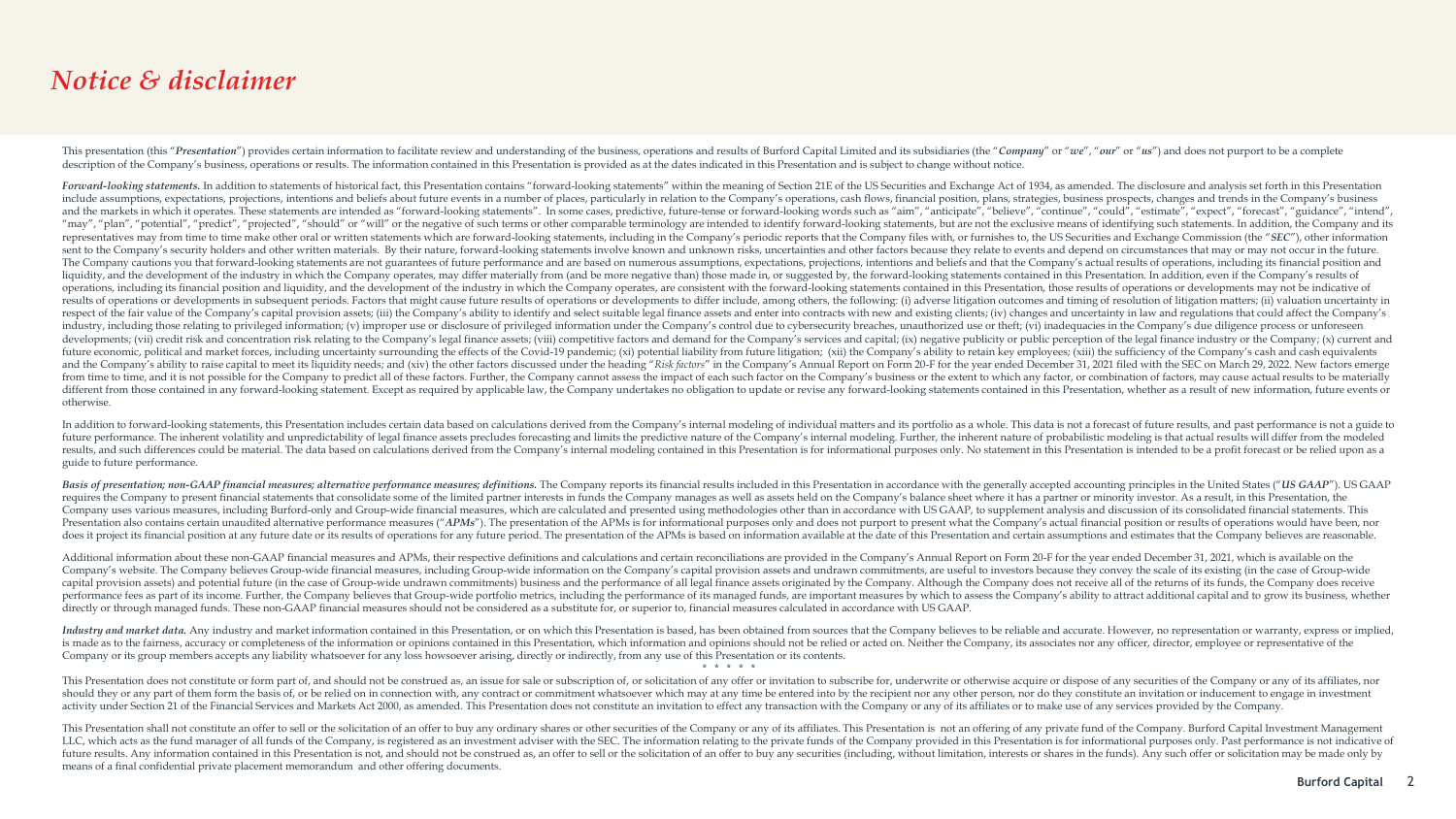## *Table of contents*

| Content   |                               | Slide(s) |
|-----------|-------------------------------|----------|
| $\bullet$ | Overview                      | $4 - 5$  |
| $\bullet$ | Market position               | 6        |
| $\bullet$ | Outsized returns              | $7-9$    |
| $\bullet$ | Portfolio analysis            | $10-12$  |
| $\bullet$ | YPF-related assets            | 13       |
| $\bullet$ | Diversified portfolio         | 14       |
| $\bullet$ | New business                  | $15-16$  |
| $\bullet$ | Asset management              | 17       |
| $\bullet$ | Liquidity and debt maturities | 18       |
|           |                               |          |

• Key investment themes 19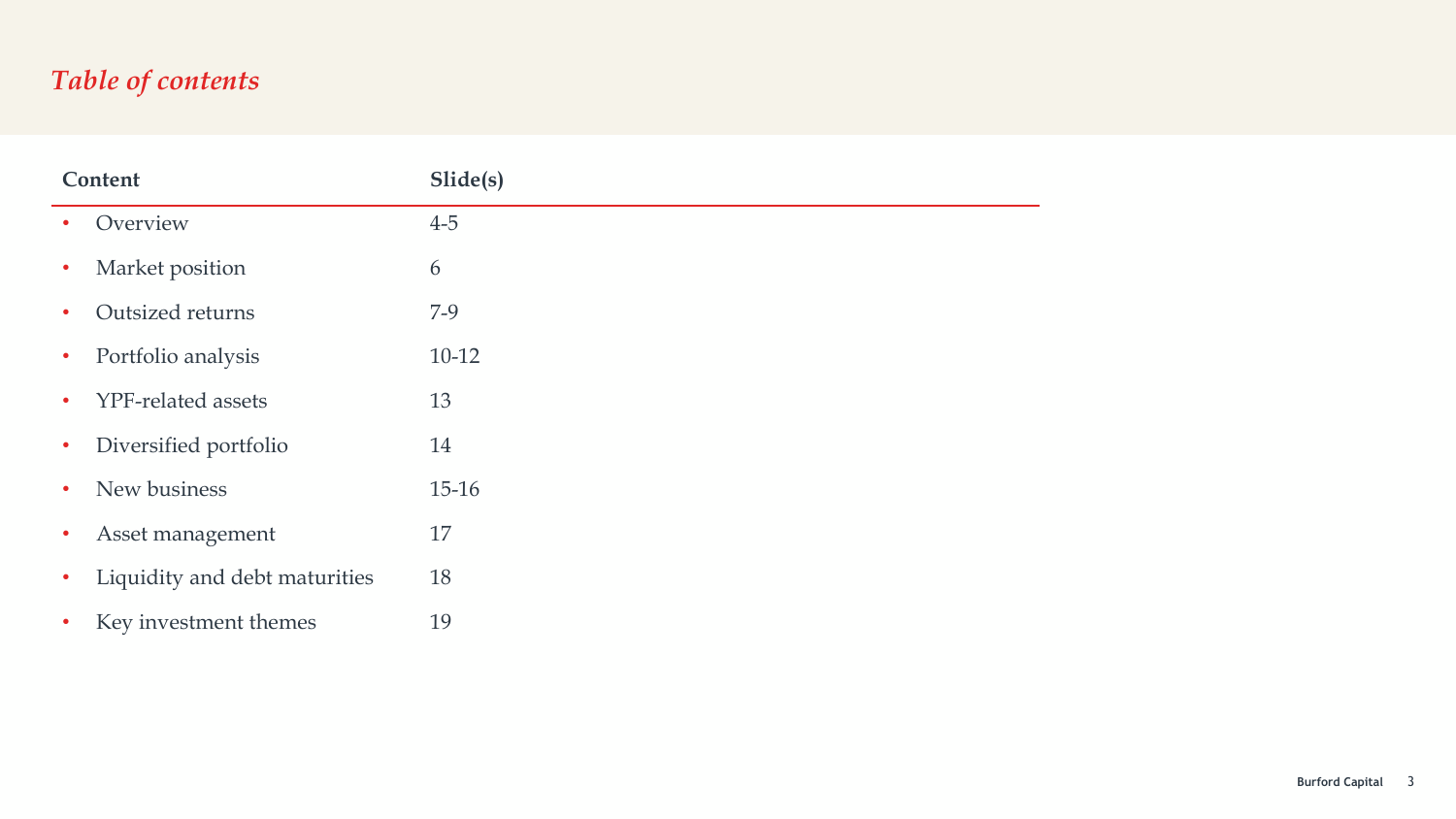## *Burford is well-positioned for strong growth and rising returns*

- ✓ **Established market leader in rapidly expanding legal finance industry**
- ✓ **Outsized, uncorrelated returns and significant barriers to entry**
- ✓ **Proven platform and track record of strong cash flow generation**
- ✓ **Diversified portfolio across strategies, cases, clients and geographies**
- ✓ **Low leverage and prudent capital management**
- ✓ **Recent strong commitments and deployments create potential for future realized gains**

#### 858 1,556 2,189 2,746 2,929 <sup>3,281</sup> 812 976 1,219 1,148  $1,152$ 53 <sup>244</sup> <sup>406</sup> 661 2,368 3,218 CAGR: 43% 4,483 5,094 2016 2017 2018 2019 2020 2021 **Group-wide portfolio growth** At year end (\$ in millions)

■Burford-only ■Funds ■BOF-C

**Group-wide deployments**



#### **Group-wide new commitments Capital provision-direct**





<sup>1</sup> Burford-only new commitments for 2021 includes approximately \$63 million interests in assets that were warehoused for other funds at December 31, 2021, including a \$13 Burford Capital 4 million asset warehoused for BOF-C and a \$50 million asset warehoused for the Advantage Fund, which will be reflected as a capital provision-indirect asset post transfer.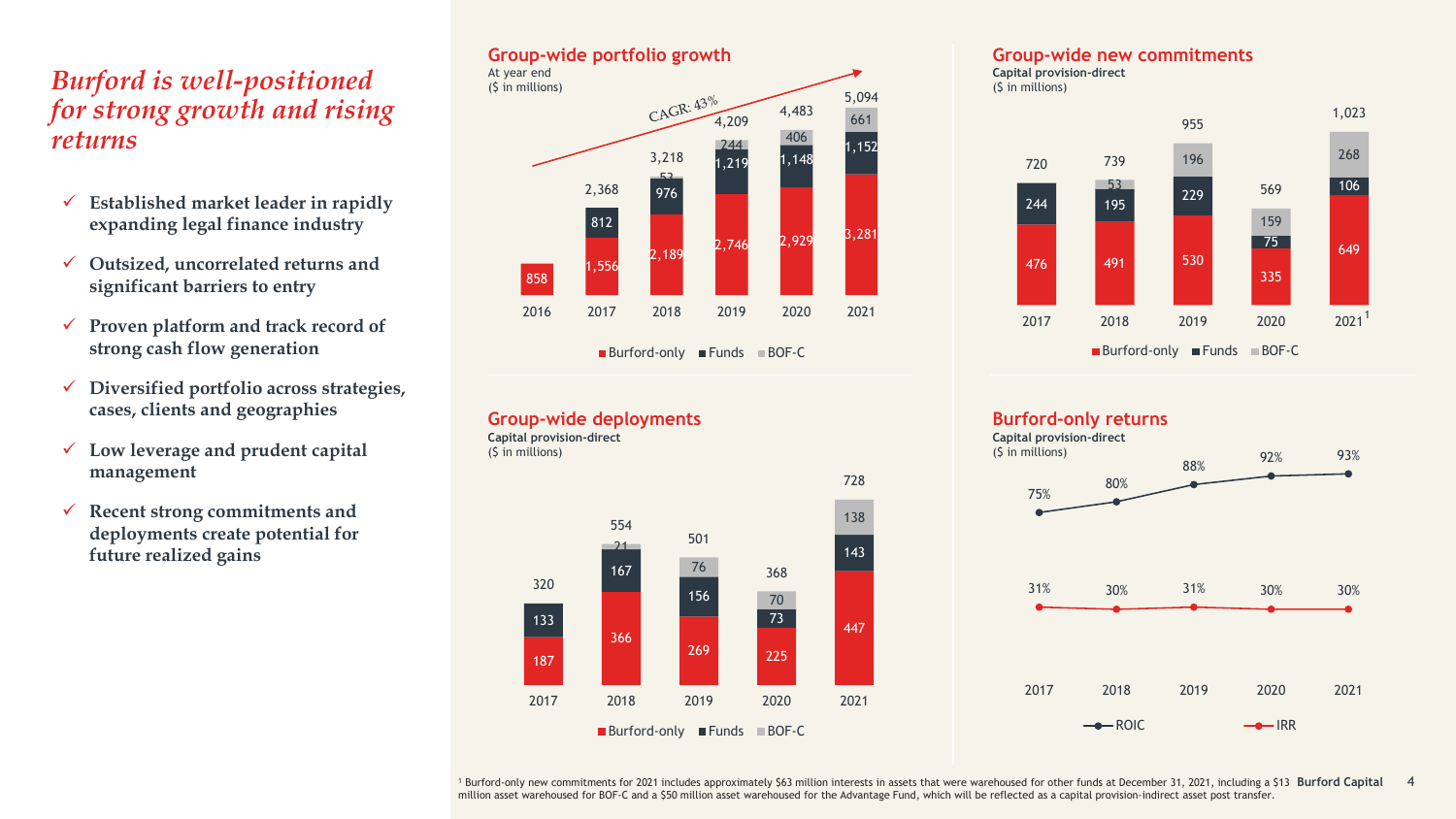## *Burford is the global leader in legal finance*

#### **COMPANY OVERVIEW PORTFOLIO**

- Burford is the **clear market leader** in legal finance, managing a \$5.1 billion Group-wide<sup>1</sup> portfolio of legal assets
- We provide financing, typically on a non-recourse basis, and risk management services to the largest **global law firms** and **Fortune 500 companies** to unlock the value of their legal assets
	- We do not work with consumers and generally do not work with small businesses
- Our financing enables businesses to move legal costs off their P&L and to monetize a contingent asset and enables law firms to turn future legal fees into current cash
- We consistently have earned **outsized returns** that are largely **uncorrelated** to the financial markets or the overall economy
	- Recent-period, younger-vintage and larger-matter returns exceed cumulative ROIC
- We have primary offices in New York and London and employees around the globe
	- Dual-listed on the NYSE and LSE
	- 140 employees, including 56 lawyers, at December 31, 2021



 $\blacksquare$  Burford-only  $\blacksquare$  Funds  $\blacksquare$  BOF-C

<sup>1</sup>References throughout to "Group-wide" refer to the totality of assets managed by Burford, including those portions of the funds owned by third parties and including funds that are not consolidated into Burford's consolidated financial statements. "Burfordonly" excludes any third-party interests and the portions of jointly-owned entities owned by others.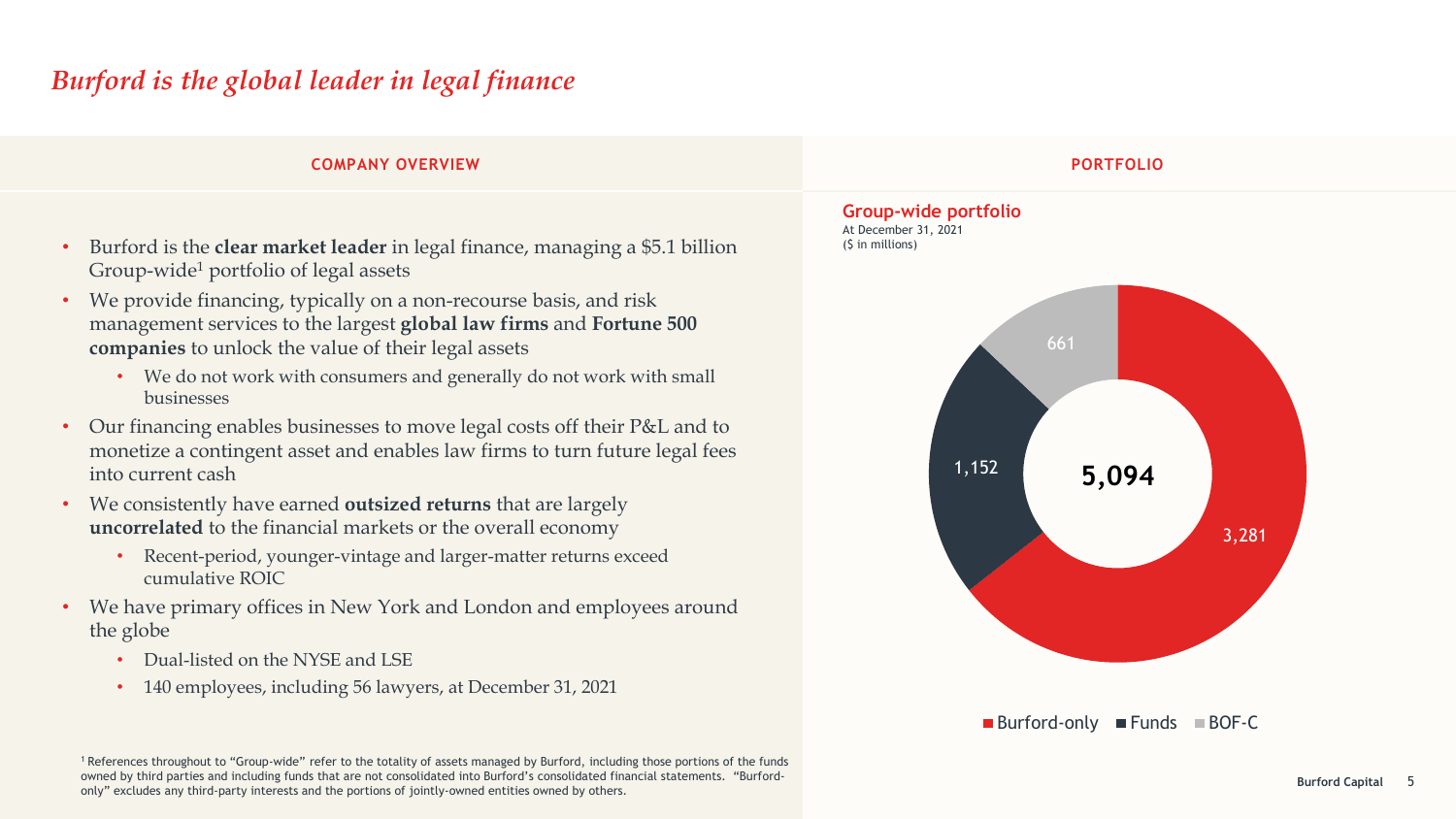## *Well-positioned to benefit from continued adoption of legal finance*

- **Significant size, scale and scope**
	- World's largest diversified portfolio of commercial legal assets
	- Innovative legal finance products and structures
- **In-house due diligence capabilities**, unlike many of our competitors
	- Highly-qualified team of experienced lawyers and financial professionals
	- Excellence in assessing and financing commercial legal risk
- **Strong corporate and law firm relationships**
	- We are often their first call when they need legal finance
- **Most recognized brand name in the industry<sup>1</sup>**
- **Proprietary data**
	- Bespoke asset return model enables highly informed financing decisions
	- Large volume of non-public data from concluded settlements

#### **COMPETITIVE ADVANTAGES INDUSTRY LEADER BY A SIGNIFICANT MARGIN**

- **Very large market with significant runway for growth**
	- \$882 billion global legal services market<sup>2</sup>
	- $$2+$  trillion in pending arbitration claims at the top 30 law firms<sup>3</sup>
- While a meaningful portion of the above figures is not addressable for Burford, **we believe we are just starting to scratch the surface** of the large worldwide legal finance market
- We expect our products to gain increased traction as knowledge and adoption of legal finance accelerates

**Our market position and deep industry experience provide barriers to entry that have enabled us consistently to put an increasing amount of capital to work while maintaining outsized returns.**

<sup>1</sup> 2020 Burford Legal Finance Report.

<sup>2</sup> GrandView Research, "Legal Services 2021-2028," published September 2021.

<sup>3</sup> Global Arbitration Review, "GAR 30: Ranking the World's Leading International Arbitration Practices," July 1, 2021.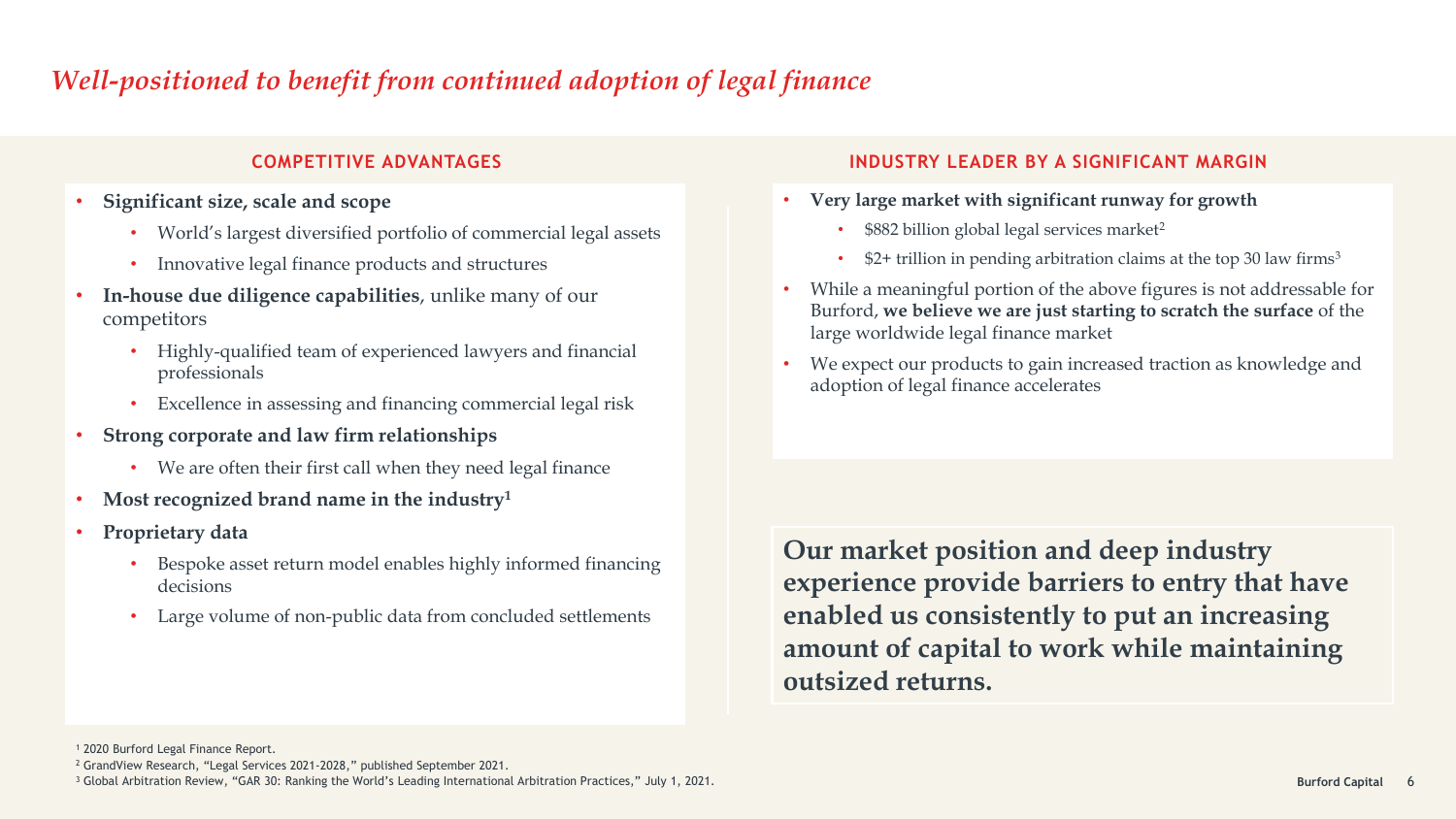## *Burford has generated strong cash-on-cash returns*

- Burford has generated consistently high returns from almost \$2 billion of cash recoveries over the last 12 years
- A recurring mix of settlements and trial wins drive strong returns in reasonable time frames, with asymmetrically low losses

#### **Burford-only capital provision-direct assets**

**Fully and partially concluded assets from inception through December 31, 2021** (\$ in millions)

![](_page_6_Figure_5.jpeg)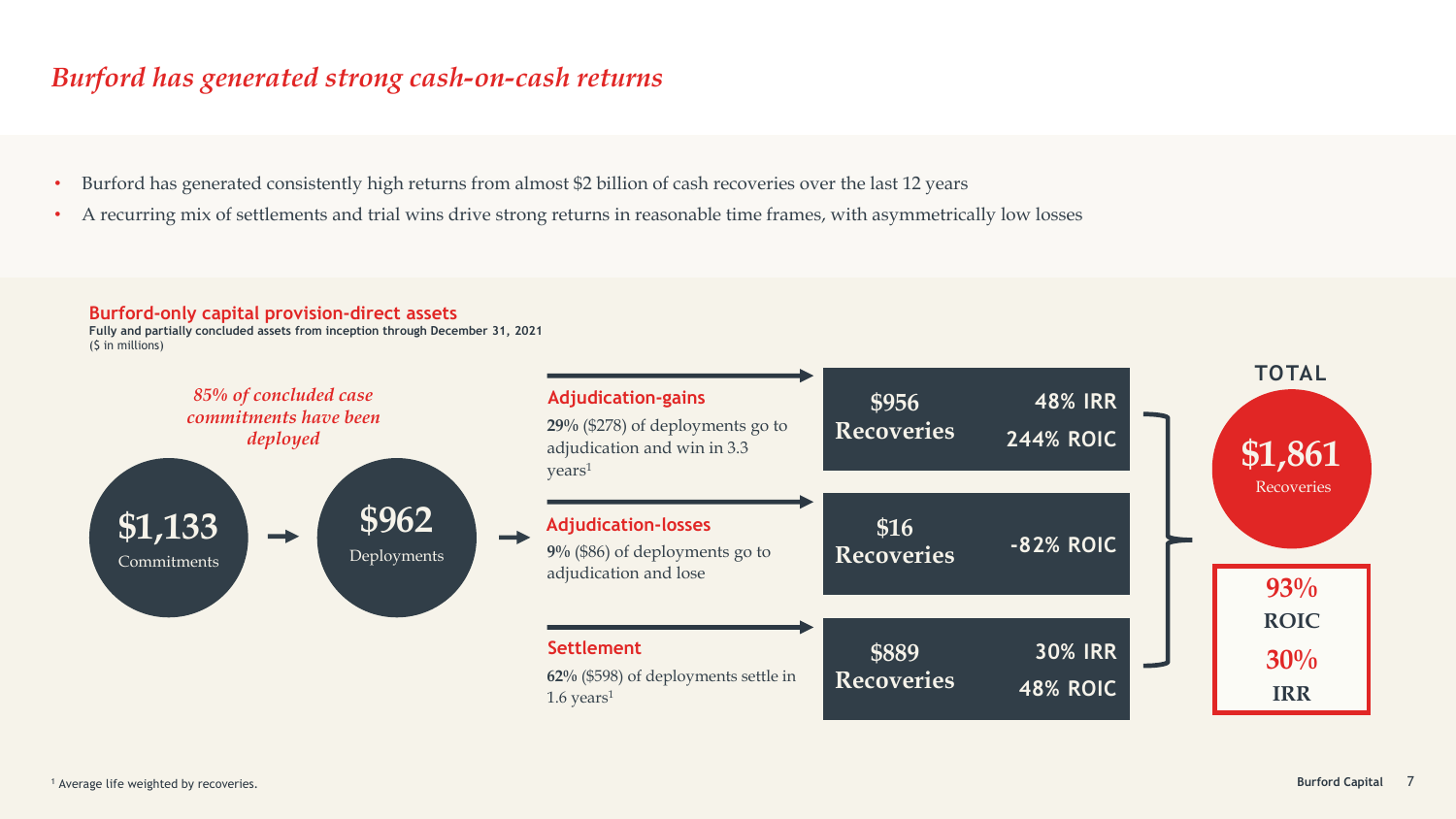## *Favorable asymmetric returns*

- Favorable risk-adjusted return dynamics exemplified by the positive skew of the distribution of returns since inception
- Since inception through December 31, 2021, 26 matters (including three matters in 2021) representing 16% of the total deployed cost of concluded cases have generated ROICs greater than 200%, showing repeatable nature of Burford's business

#### **Burford-only concluded (fully and partially) capital provision-direct assets**

**From inception through December 31, 2021 Arrayed by ROIC (%)** (\$ in millions)

| 0% or less        | 0 to 99%          | 100 to 199%        | Greater than 200% | Total             |
|-------------------|-------------------|--------------------|-------------------|-------------------|
| <b>ROIC</b>       | <b>ROIC</b>       | <b>ROIC</b>        | <b>ROIC</b>       |                   |
| Deployed: Profit: | Deployed: Profit: | Deployed: Profit:  | Deployed: Profit: | Deployed: Profit: |
| $$173$ (\$97)     | <b>S514 S158</b>  | <b>\$126 \$161</b> | \$149 \$677       | \$962 \$899       |
| $(11%)$ of        | $18\%$ of         | $18\%$ of          | 75% of            |                   |
| 18% of            | 53% of            | $13%$ of           | $16\%$ of         |                   |
| total             | total             | total              | total             |                   |
| total             | total             | total              | total             |                   |

![](_page_7_Figure_6.jpeg)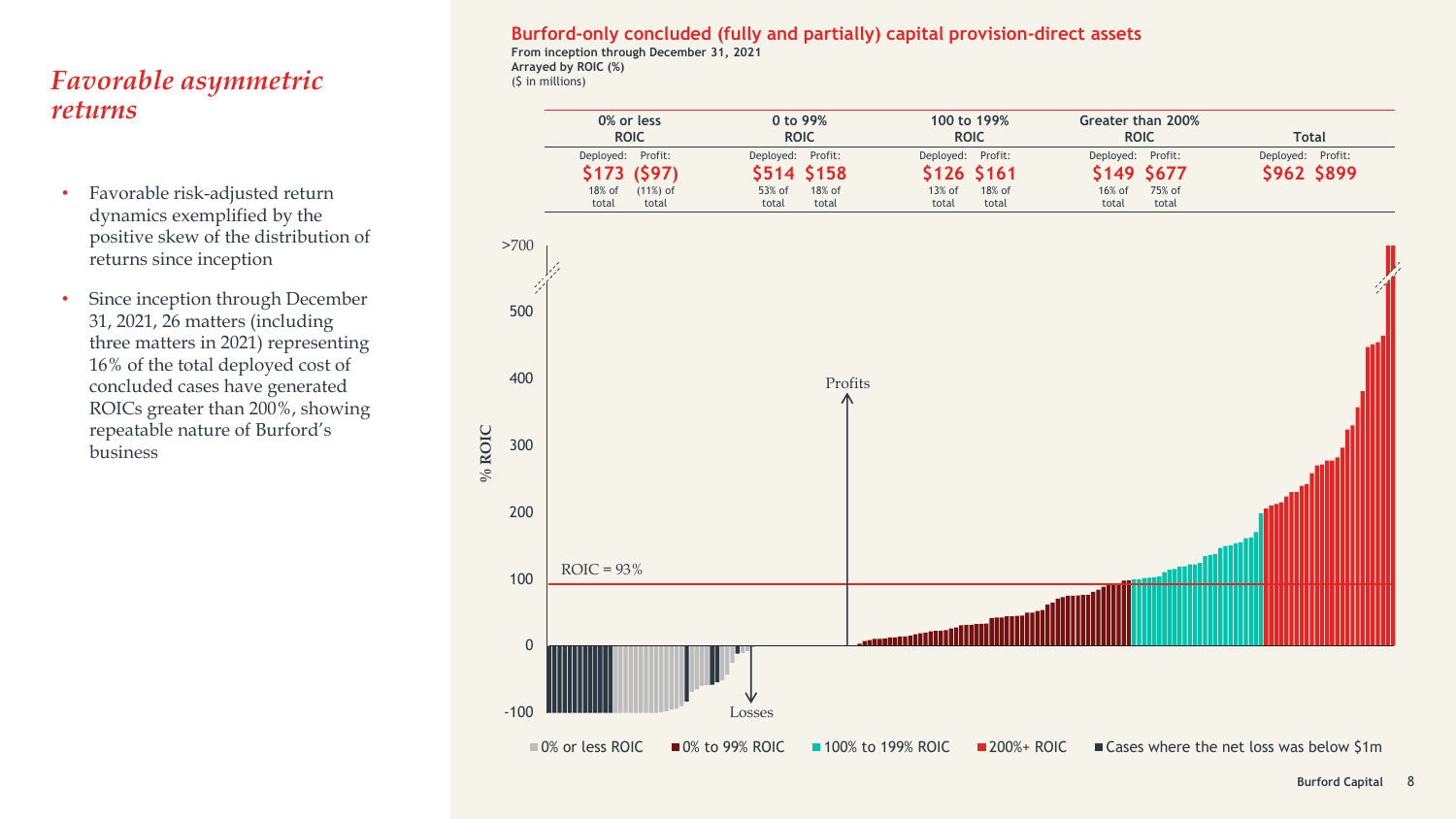## *Proprietary probabilistic modeling suggests increase in expected returns*

### • Burford has invested substantially in its quantitative modeling and considers it a proprietary trade secret

- We update every asset model in our portfolio on a quarterly basis
- Our probabilistic modeling<sup>1</sup> output as of December 31, 2021 suggests that our Burford-only capital provision-direct portfolio (ex. YPF-related assets) is capable of generating \$3.8 billion in cash proceeds from realizations representing \$2.2 billion in realized gains over its future life
	- Recent trends of increased ROICs could continue
- Our probabilistic modeling<sup>1</sup> output as of December 31, 2021 suggests that our capital provision-direct managed funds are capable of generating performance fees of \$400 million
- Accuracy of our probabilistic model has been increasing
- YPF-related assets are excluded given their scale and prominence

#### **Implied realizations and performance fees based on Burford's probabilistic model<sup>1</sup>**

Burford-only capital provision-direct portfolio, ex. YPF-related assets (\$ in millions)

| Implied cash proceeds from<br>realizations                          | 3,800 |  |
|---------------------------------------------------------------------|-------|--|
| Implied realized gains                                              | 2,199 |  |
| <b>Managed fund performance fees</b>                                | 400   |  |
| \$3.8B in realizations on \$1.6B in deployed cost<br>$= 137\%$ ROIC |       |  |

1 The probabilistic model only models realizations based on definitive commitments and does not model discretionary commitments.

This Presentation includes certain data based on calculations derived from our internal modeling of individual matters and our portfolio as a whole. This data is not a forecast of future results, and past performance is no performance. The inherent volatility and unpredictability of legal finance assets precludes forecasting and limits the predictive nature of our internal modeling. Further, the inherent nature of probabilistic modeling is t from the modeled results, and such differences could be material. The data based on calculations derived from our internal modeling contained in this Presentation is for informational purposes only. No statement in this Pr be a profit forecast or be relied upon as a guide to future performance.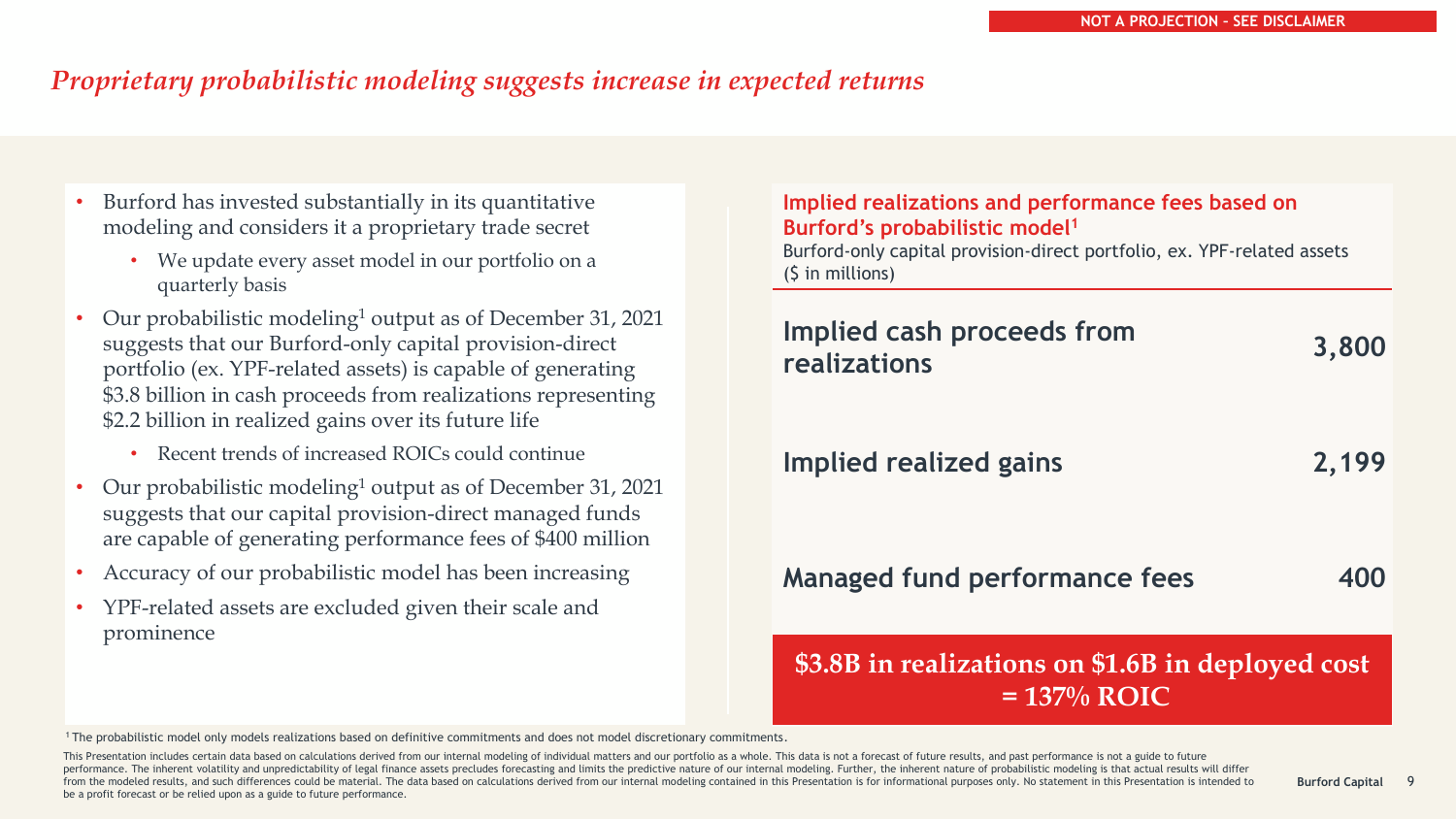## *Significant potential from larger and more recent vintages*

- The timing of litigation resolutions is uncertain, creating period-to-period variability but also Burford's return opportunity
- Covid has caused delays in the litigation process and court system, slowing the pace of case milestones and realizations
- Extended timing is not indicative of the quality of cases in our portfolio

(\$ in millions)

• As the world reopens, backlog of cases will continue to take time to work their way through the court system

#### **Burford-only completed cases (concluded vintage deployments / total vintage deployments) Capital provision-direct—concluded and partially concluded**

100% 78% 83% 100% 100% 57% 51% 63%  $32\%$   $36\%$   $33\%$ 23% 2009 2010 2011 2012 2013 2014 2015 2016 2017 2018 2019 2020 2021 **12 104 95 57 38 132 181 332 337 266 251 135 282 Deployed cost** 

**Burford Capital** 10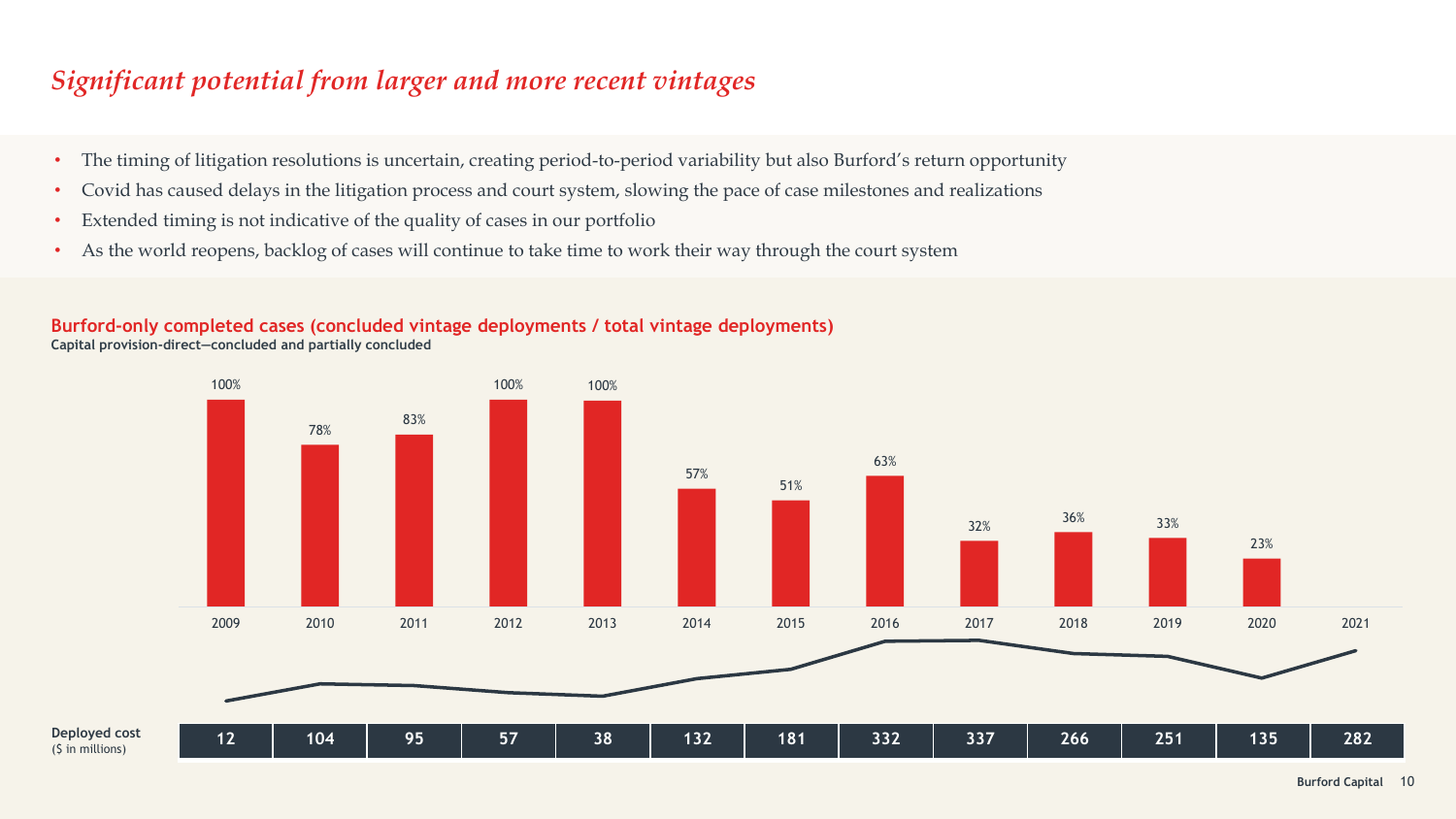## *Weighted average life of concluded portfolio*

- Timing of realizations is one of the most difficult aspects of our business to forecast
- Most cases settle and pay proceeds in a relatively short period of time
	- A minority of our portfolio goes on to adjudication, which takes longer
- Weighted average life (WAL) of concluded portfolio may not be predictive of the ultimate WAL of our existing portfolio
	- WAL of concluded cases may lengthen over time if the longertenor assets in our current portfolio account for a greater share of future concluded cases
	- Conversely, if our larger, more recently originated cases conclude relatively quickly, WAL of our concluded cases could decrease
	- Concluded cases not reflective of Covid delays

**Burford-only weighted average life of fully and partially concluded capital provision-direct portfolio** (\$ in millions)

![](_page_10_Figure_9.jpeg)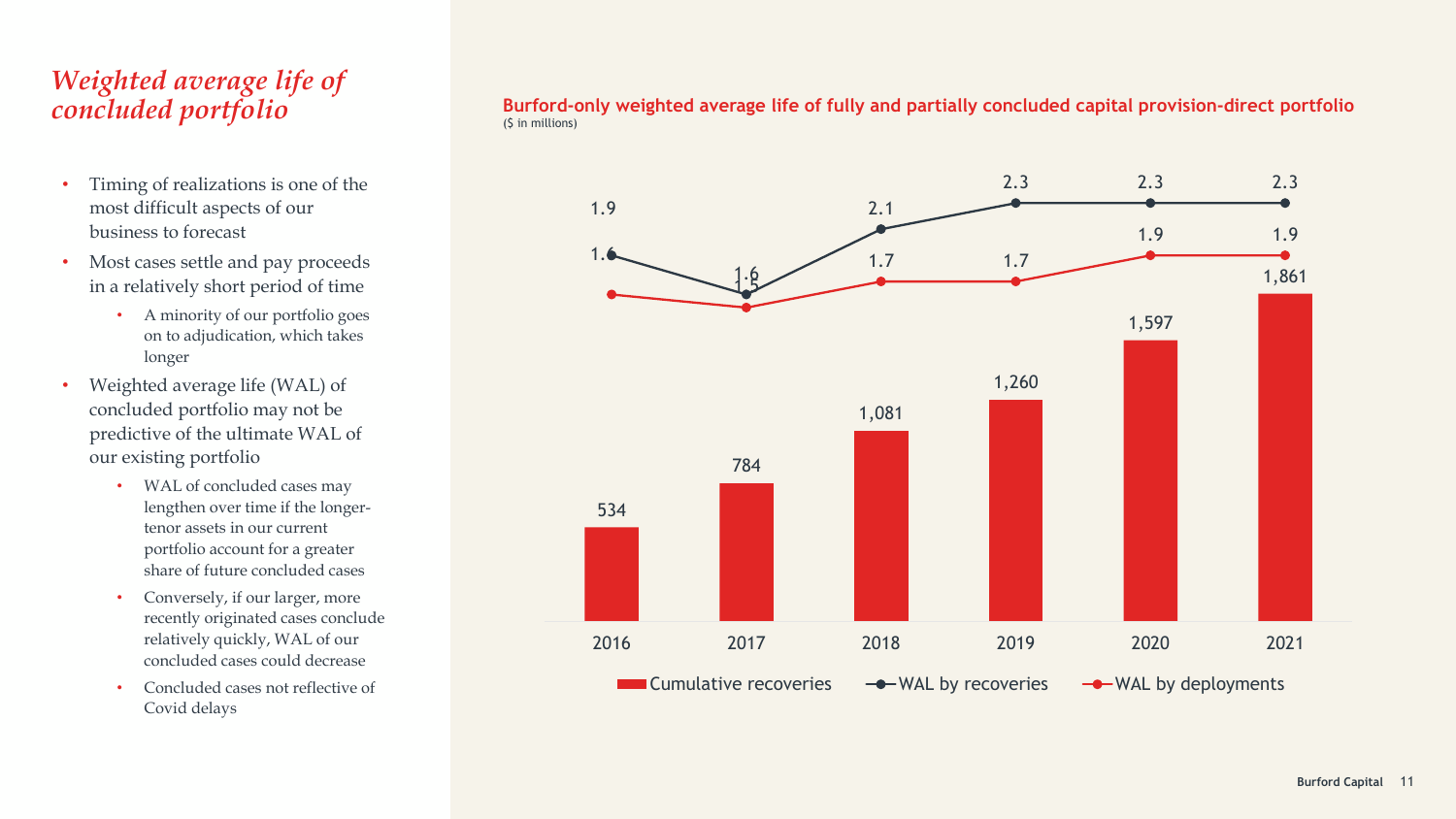## *Capital provision asset fair value adjustments driven by objective litigation events*

- Capital provision assets are held at fair value
	- Typically initially valued at cost
- Case milestones in the litigation process drive adjustments to fair value
	- Pre-trial rulings
	- Trial court judgments
	- Judgment on first appeal
	- Exhaustion of appeals
	- Arbitration tribunal awards
- Valuation adjustments are based on fixed percentage guidelines assigned to objective case milestones
	- Valuation percentages take into account remaining litigation risk, including the likelihood of a positive outcome and the time required to reach that outcome
	- In positive case outcomes, fair values generally reflect a significant discount to ultimate realized values due to the binary risk present in most capital provision assets
- **Non-YPF fair value adjustment represents 6% of consolidated capital provision assets**
- Most fair value adjustments occur later in the life of a capital provision asset

#### **Aggregate carrying value<sup>1</sup> of capital provision assets**

**Total consolidated capital provision assets at year end**

![](_page_11_Figure_16.jpeg)

|     |                                                | ___ |
|-----|------------------------------------------------|-----|
| 8%  | Valued based on case milestones - FV gain      | 25% |
| 21% | Valued based on case milestones - cost portion |     |
| 26% | Valued at deployed cost <sup>2</sup>           | 29% |
| 45% | Valued based on market transactions            | 40% |

#### **Summary of components of carrying value<sup>3</sup>**

**Burford-only**

December 31, 2021

(\$ in millions)

|                                           | <b>DEPLOYED COST</b> | <b>UNREALIZED GAIN</b> | <b>CARRYING VALUE</b> |
|-------------------------------------------|----------------------|------------------------|-----------------------|
| <b>Capital provision-direct:</b>          |                      |                        |                       |
| <b>YPF-related assets</b>                 | 50                   | 727                    | 777                   |
| Other assets                              | 1,201                | 160                    | 1,361                 |
| <b>Total</b>                              | 1,251                | 887                    | 2,138                 |
|                                           |                      |                        |                       |
| Capital provision-indirect <sup>3</sup> : | 18                   | 3                      | 21                    |
| <b>TOTAL CAPITAL PROVISION ASSETS:</b>    | 1,269                | 890                    | 2,159                 |

<sup>1</sup>Aggregate carrying value equals asset cost plus any fair value adjustments and excludes all Level 1 assets.

<sup>2</sup> Deployed cost includes assets priced at cost plus accrued interest.

<sup>3</sup> Burford-only capital provision-indirect assets includes \$10 million for the Burford-only portion of due from settlement receivable on concluded assets in the Strategic Value Fund, for a total of \$21 million carrying value for Burford-only capital provision-indirect assets as noted in the capital provision asset reconciliation table in the data reconciliation section of the 2021 Annual Report.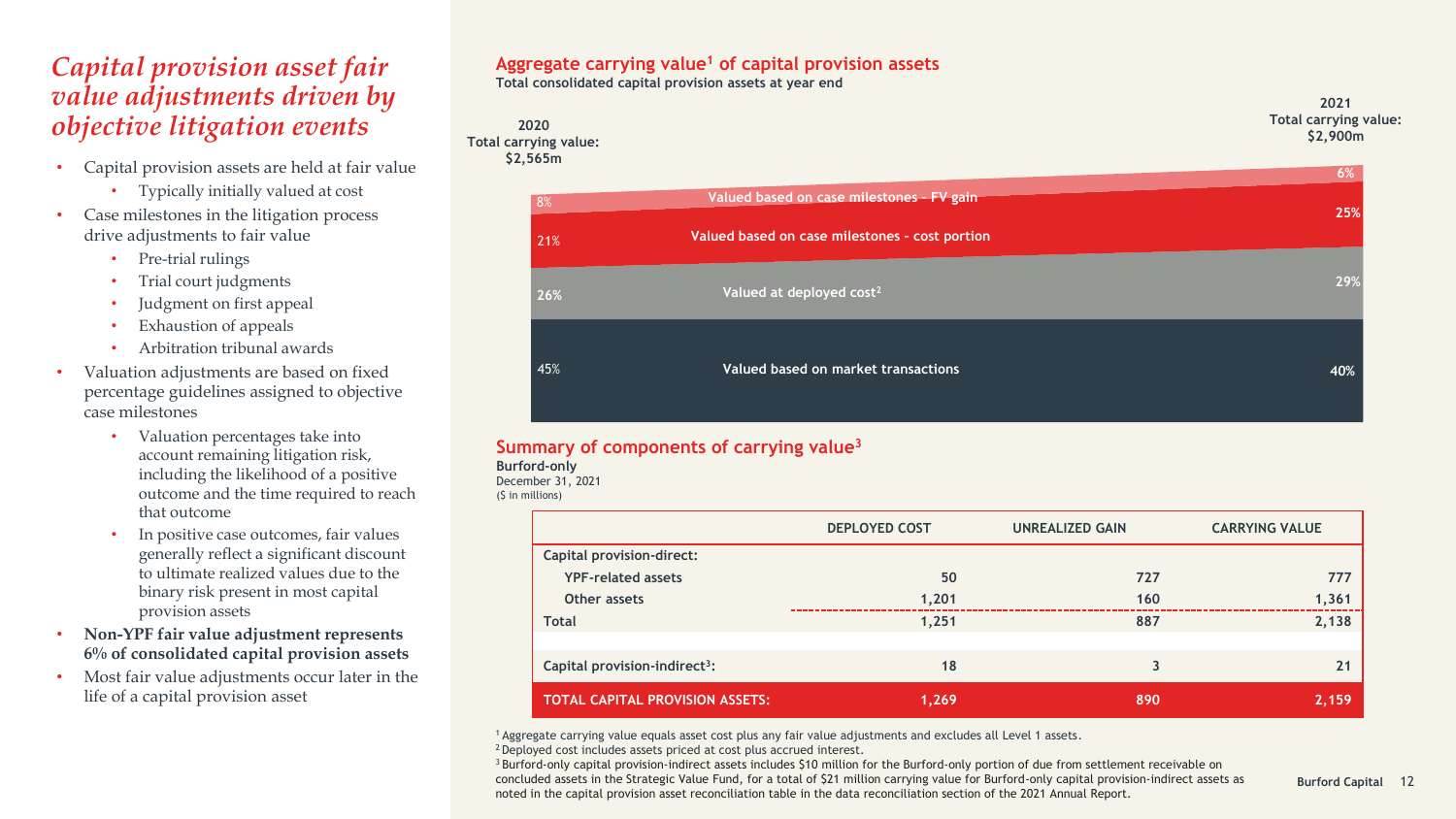## *YPF-related assets*

- The YPF-related assets—the claims of the Petersen entities and Eton Park against Argentina and YPF—have entered summary judgment
	- Summary judgment allows for possible judicial ruling without a trial
	- If the case is resolved entirely at summary judgment, the losing party has a right of appeal, but if plaintiffs win, the judgment is immediately enforceable unless defendants post a surety bond to secure payment or the court grants a stay
- YPF-related assets have already provided \$236 million in cash from sales of portions of Burford's Petersen entitlement

#### **YPF cases have entered summary judgment phase**

![](_page_12_Figure_6.jpeg)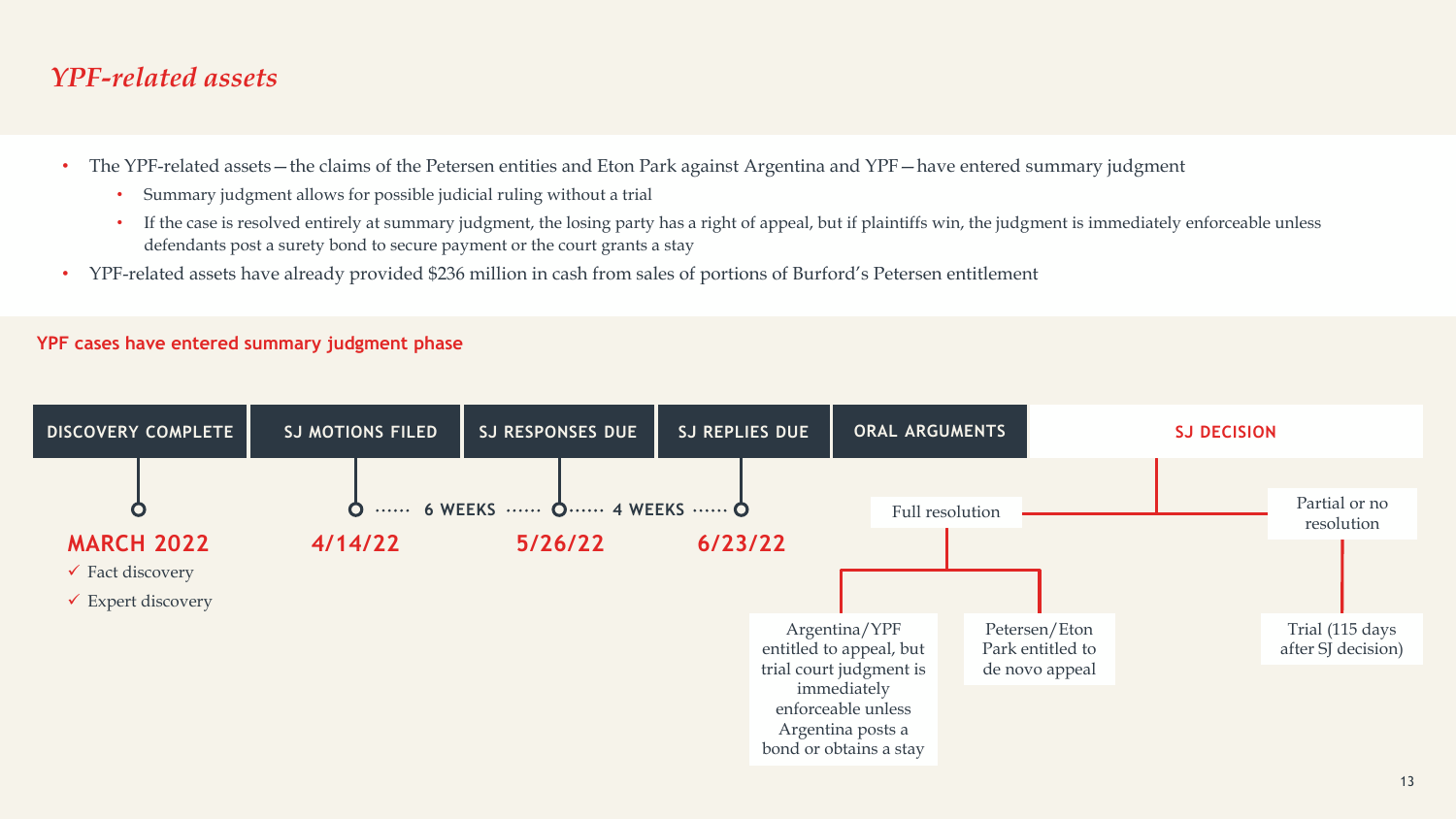## *Group-wide capital provision-direct portfolio<sup>1</sup> diversified across several measures*

![](_page_13_Figure_1.jpeg)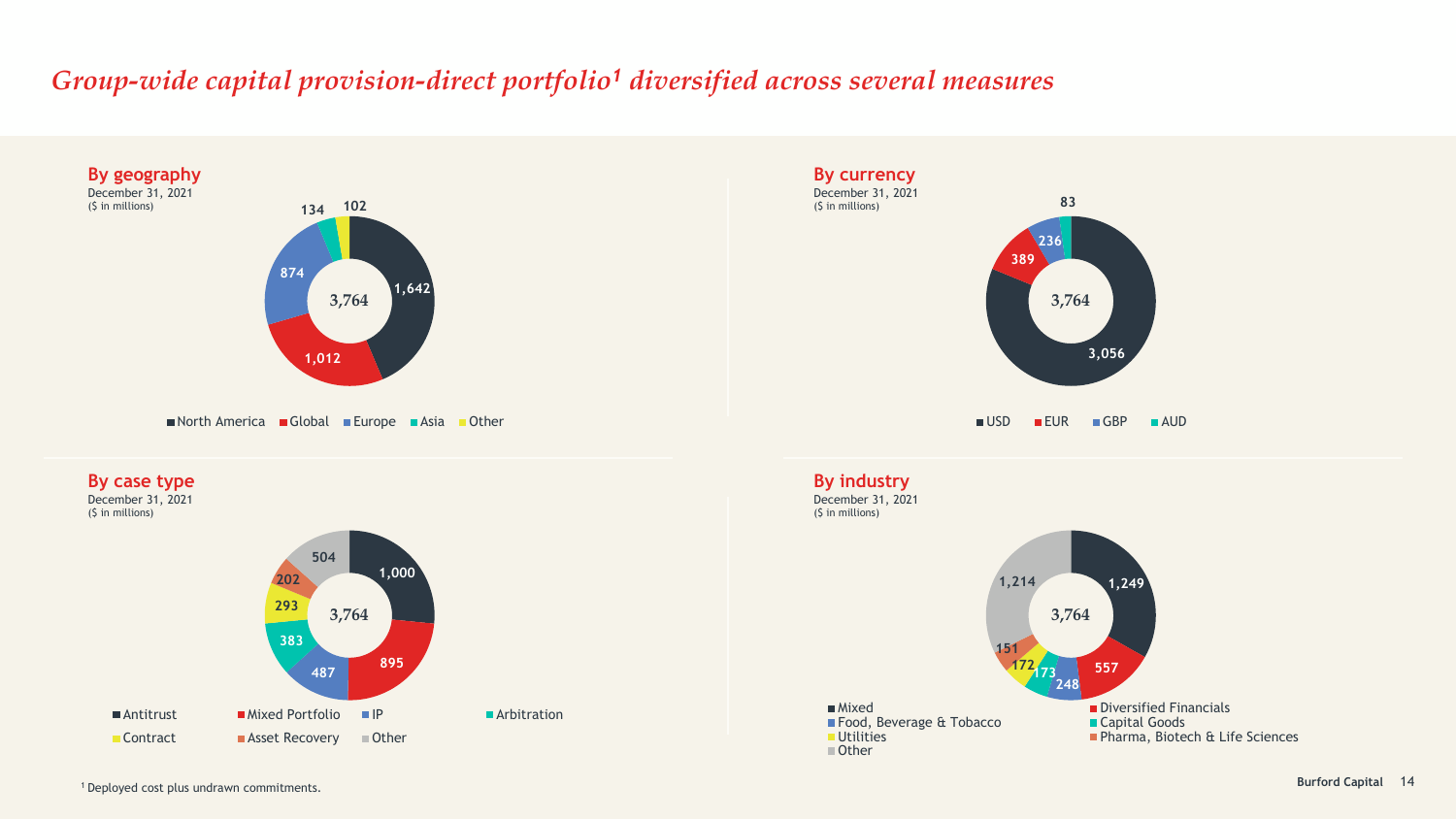## *Continued growth through expansion of client base, new market entry and product innovation*

![](_page_14_Picture_1.jpeg)

- Growing law firm client roster, generating new business and encouraging legal finance adoption
- Growth from repeat business and increased deal size
	- Clients often move from single-case to portfolio financing
- Demand from corporates is increasingly driving new business
	- Large corporates are recognizing intrinsic but stranded value of legal assets

![](_page_14_Picture_7.jpeg)

- People in 11 countries and 8 US states
	- Recently added UAE, Hong Kong, Switzerland
- Clients in 37 countries and 41 US states; inquiries from potential clients in 96 countries
- Matters pending in courts in more than 14 countries and 18 US states, and across 10 arbitral institutions

# **PRODUCT INNOVATION**

- Monetizations provide upfront capital in excess of budgeted legal fees and expenses
- Monetizations allow clients to convert intangible legal award or claim into cash on non-recourse basis
- We build portfolios ("claim families") of related highconviction matters from different clients
- Significant scale efficiencies arise from high-quantum, replicable litigation matters
- Exposures extended only where merited by expected risk-adjusted returns within portfolio concentration limits

#### **Monetization and claim family commitments As a % of Group-wide capital provision assets**

![](_page_14_Figure_19.jpeg)

**Growth in commitments by client type<sup>1</sup>** (\$ in millions)

![](_page_14_Figure_21.jpeg)

### **Total commitments by region<sup>1</sup>** (\$ in millions)

![](_page_14_Figure_23.jpeg)

■ North America ■ Europe ■ Global ■ Asia ■ Rest of world

<sup>1</sup>Group-wide capital provision-direct deployed cost plus undrawn commitments at December 31, 2021. <sup>2</sup> Data as of June 8, 2022.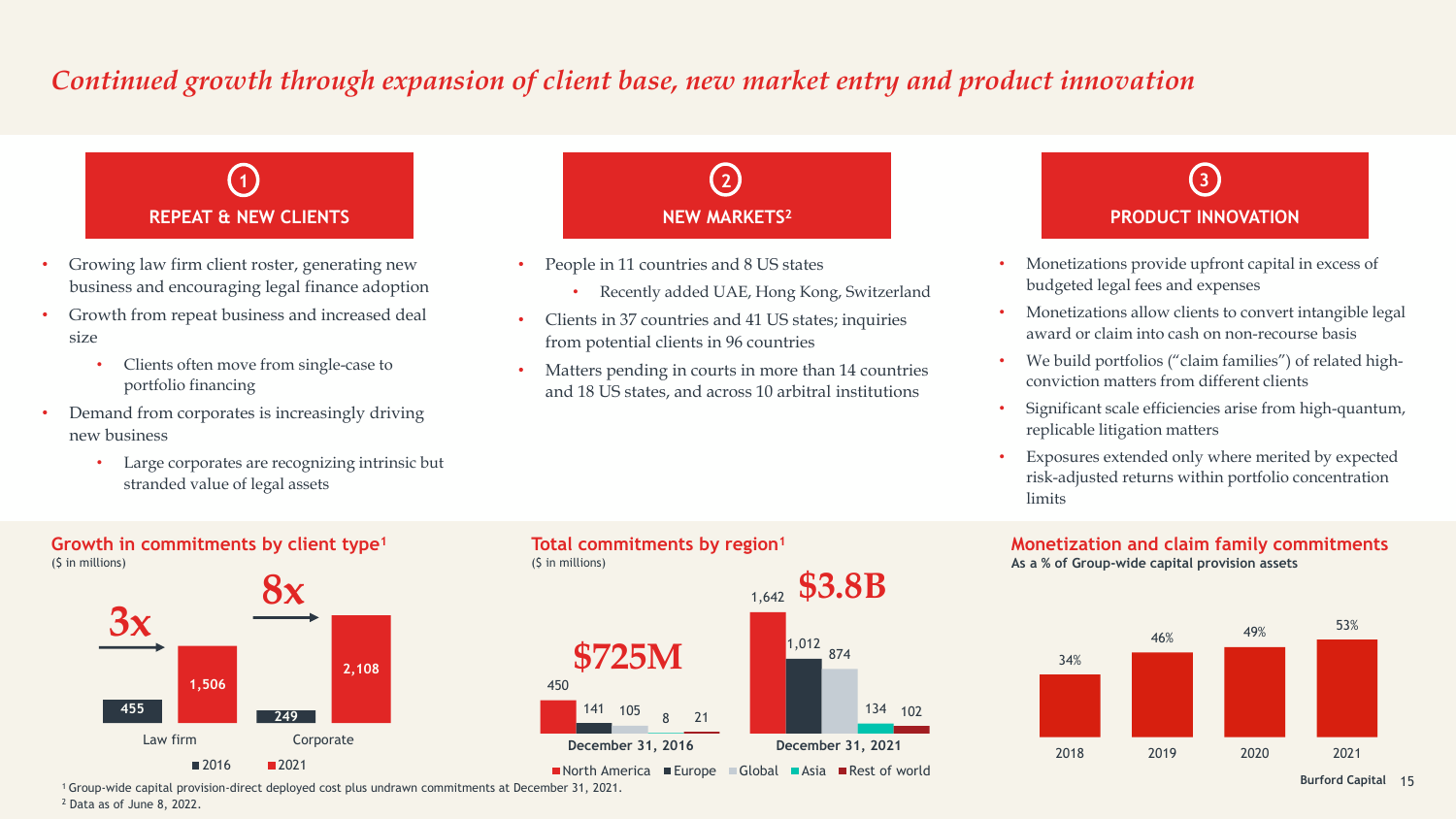## *New business activity set new records in 2021*

- 2021 was a historically strong year for new commitments and deployments
	- Burford-only capital provision-direct deployments, potentially our highest returning assets, nearly doubled to a record level of \$447 million
- Strong 2021 new business and Covid-19-related delays impacting assets from prior vintage years are expected to set Burford up for strong future profitability

![](_page_15_Figure_4.jpeg)

**Burford Capital** 16 <sup>1</sup> Burford-only new commitments for 2021 includes approximately \$63 million interests in assets that were warehoused for other funds at December 31, 2021, including a \$13 million asset warehoused for BOF-C and a \$50 million asset warehoused for the Advantage Fund, which will be reflected as a capital provision-indirect asset post transfer.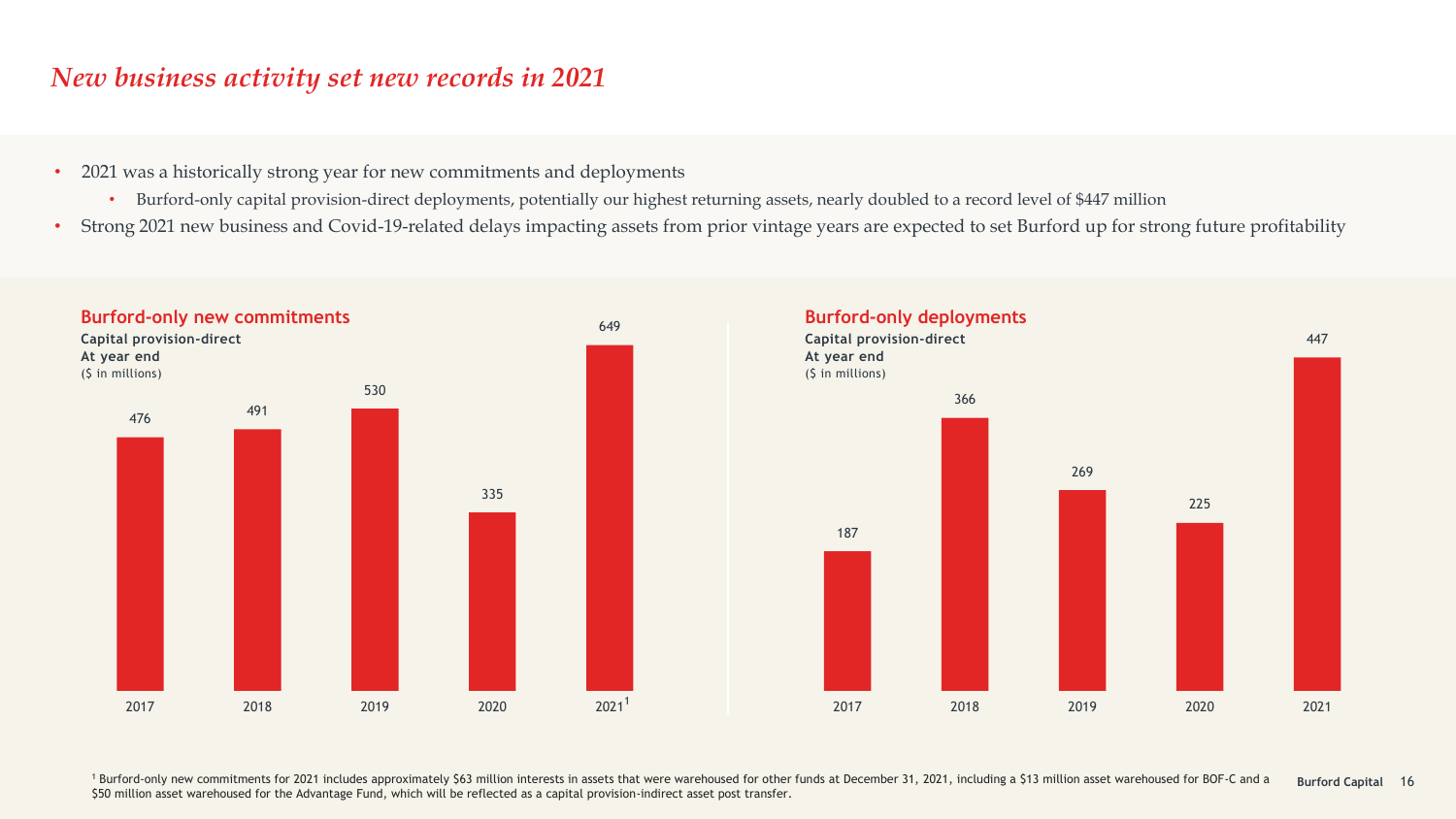## *Asset management*

- With \$2.8 billion of AUM at December 31, 2021, we believe we are the largest investment manager focused on legal finance
	- Improves our ability to pursue financing opportunities and enables us to engage in larger transactions
- We tend to gravitate more toward balance sheet investing for our core business (potential returns >20%)
	- BOF-C arrangement with a sovereign wealth fund provides our highest potential fund economics
- We focus on fund structures for our lower-returning strategies
- In our lowest range of potential returns (less than 12%), which typically includes our post-settlement products, we act solely as a fund manager
	- Closed new \$350 million postsettlement investment fund (BAIF II) in 2Q22
- In our middle range of potential returns (12-20%), we operate through a fund in which Burford's balance sheet has committed capital representing 20% of total LP commitments
	- Recently-closed \$360 million Burford Advantage Fund finances legal finance assets with anticipated lower risk profiles

#### **Burford-only asset management income** At year end

(\$ in millions)

![](_page_16_Figure_12.jpeg)

![](_page_16_Figure_13.jpeg)

**Burford Capital** 17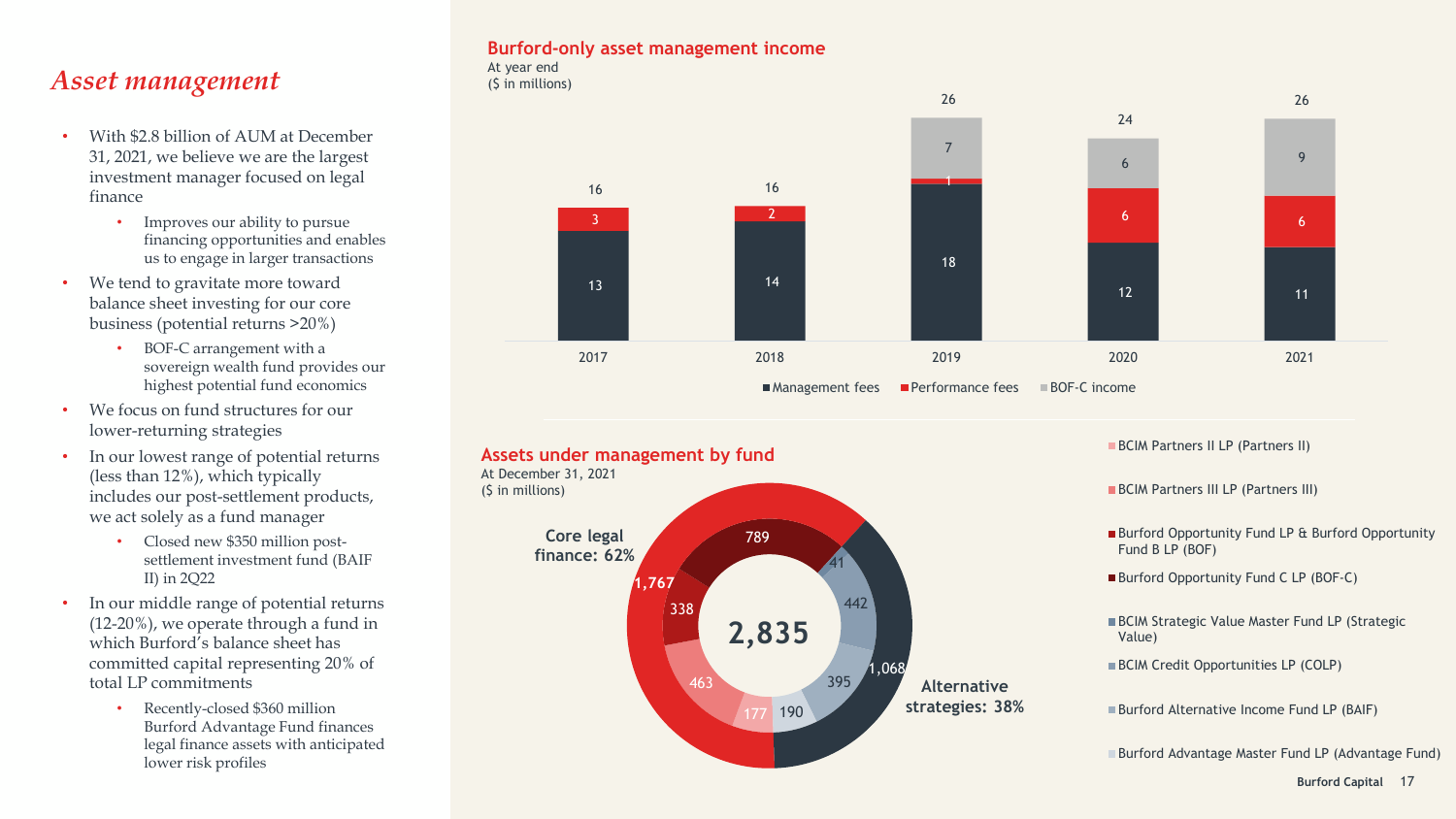## *Robust liquidity, low leverage and laddered maturities*

- Cash and marketable securities of \$315 million at December 31, 2021
- Net debt to tangible assets ratio of 19% at December 31, 2021, as adjusted for:
	- The issuance of 6.875% senior notes due 2030 in April 2022
	- The redemption of 6.50% notes due 2022 in May 2022
- High asset returns enable strong long-term profitability with low leverage
- Debt maturities well-laddered
	- Weighted average life considerably longer than that of concluded capital provisiondirect assets
	- Next maturity of \$135 million not until 2024

![](_page_17_Figure_9.jpeg)

#### **Maturity of debt outstanding<sup>1</sup>**

(\$ in millions)

![](_page_17_Figure_12.jpeg)

<sup>1</sup> Excludes 6.50% notes due 2022, which were redeemed in May 2022. <sup>2</sup> Weighted by realizations at December 31, 2021.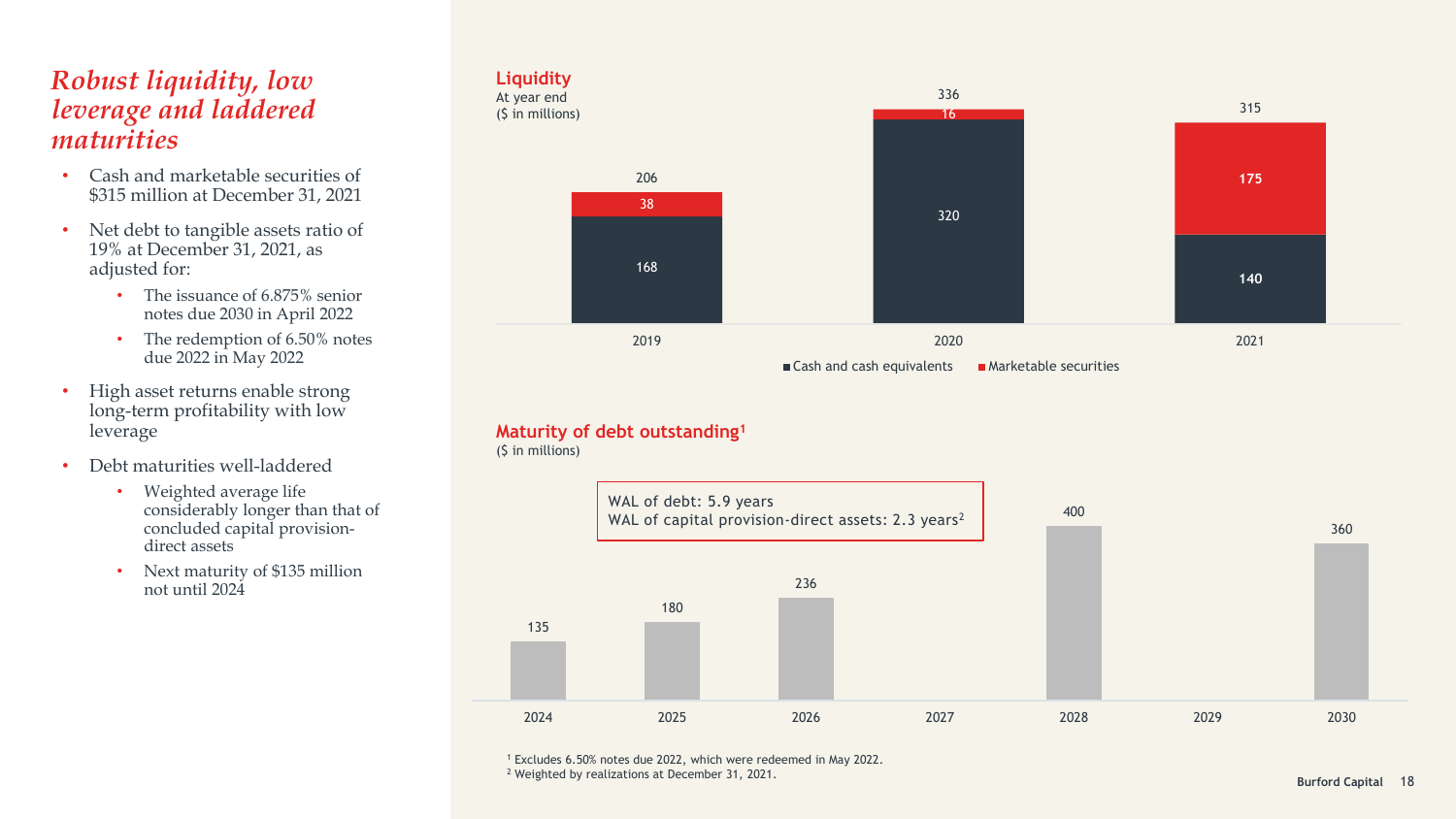![](_page_18_Picture_1.jpeg)

✓ **Established market leader in rapidly expanding legal finance industry**

✓ **Outsized, uncorrelated returns and significant barriers to entry**

✓ **Proven platform and track record of strong cash flow generation**

✓ **Diversified portfolio across strategies, cases, clients and geographies**

✓ **Low leverage and prudent capital management**

✓ **Recent strong commitments and deployments create potential for future realized gains**